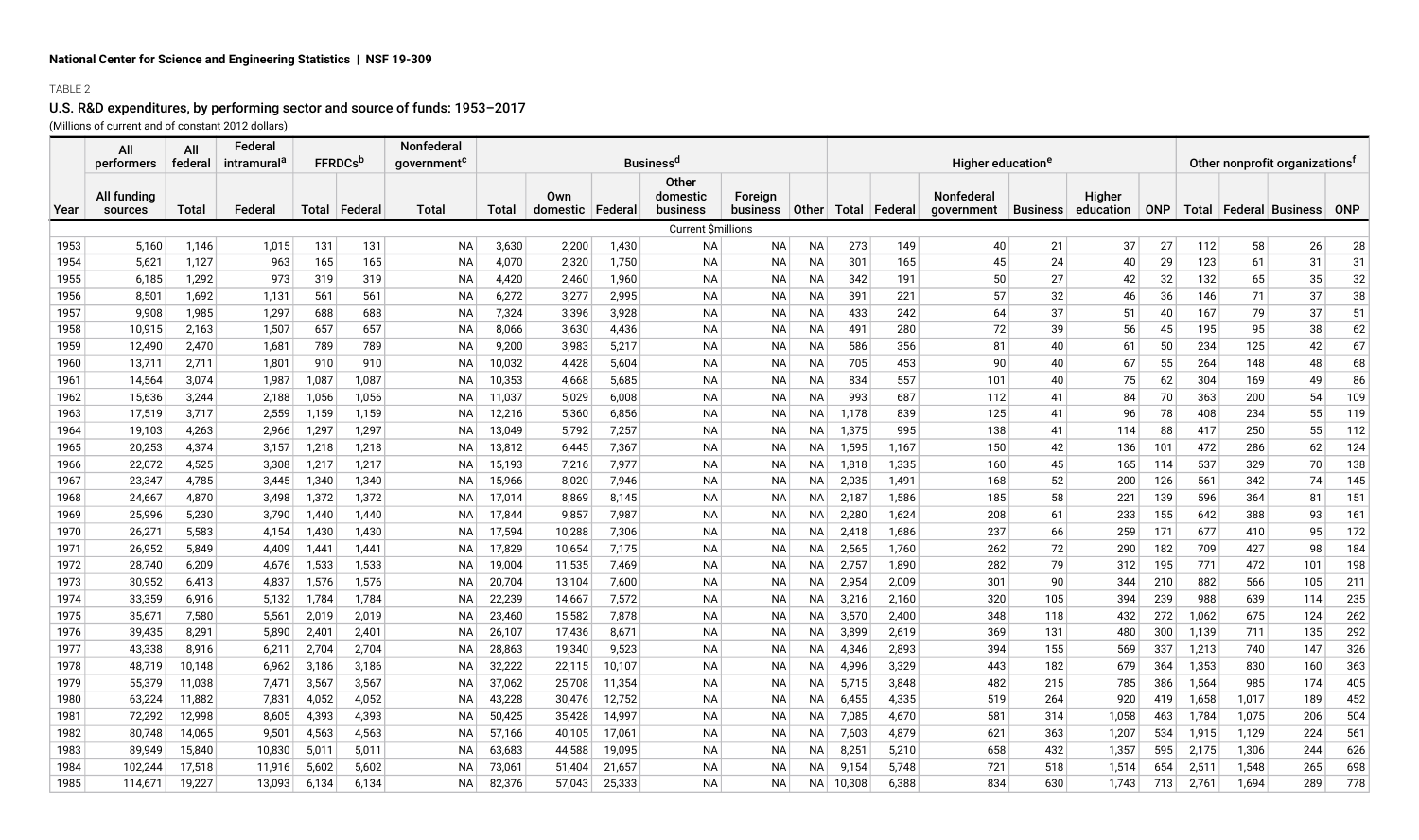# U.S. R&D expenditures, by performing sector and source of funds: 1953–2017

(Millions of current and of constant 2012 dollars)

|                   | All<br>performers      | All<br>federal | Federal<br>intramural <sup>a</sup> |               | <b>FFRDCs</b> <sup>b</sup> | <b>Nonfederal</b><br>government <sup>c</sup> |         |                 |         | <b>Business<sup>d</sup></b>   |                            |           |        |           | Higher education <sup>e</sup> |                 | Other nonprofit organizations <sup>f</sup> |            |        |       |                            |              |
|-------------------|------------------------|----------------|------------------------------------|---------------|----------------------------|----------------------------------------------|---------|-----------------|---------|-------------------------------|----------------------------|-----------|--------|-----------|-------------------------------|-----------------|--------------------------------------------|------------|--------|-------|----------------------------|--------------|
| Year              | All funding<br>sources | Total          | Federal                            | Total         | ∣Federal                   | Total                                        | Total   | Own<br>domestic | Federal | Other<br>domestic<br>business | Foreign<br><b>business</b> | Other     | Total  | ∣ Federal | Nonfederal<br>government      | <b>Business</b> | Higher<br>education                        | <b>ONP</b> |        |       | Total   Federal   Business | ONP          |
| 1986              | 120,249                | 19,909         | 13,505                             | 6,405         | 6,405                      | <b>NA</b>                                    | 85,932  | 59,932          | 26,000  | <b>NA</b>                     | <b>NA</b>                  | NA I      | 11,540 | 7,028     | 969                           | 745             | 2,019                                      | 780        | 2,867  | 1,686 | 314                        | 867          |
| 1987              | 126,360                | 20,380         | 13,588                             | 6,792         | 6,792                      | <b>NA</b>                                    | 90,160  | 61,403          | 28,757  | <b>NA</b>                     | ΝA                         | NA        | 12,807 | 7,768     | 1,065                         | 831             | 2,262                                      | 882        | 3,013  | 1,704 | 342                        | 967          |
| 1988              | 133,881                | 21,555         | 14,342                             | 7,212         | 7,212                      | <b>NA</b>                                    | 94,893  | 66,672          | 28,221  | <b>NA</b>                     | <b>NA</b>                  | NA.       | 14,221 | 8,593     | 1,165                         | 933             | 2,527                                      | 1,003      | 3,212  | 1,762 | 372                        | 1,078        |
| 1989              | 141,891                | 22,728         | 15,231                             | 7,497         | 7,497                      | <b>NA</b>                                    | 99,860  | 73,501          | 26,359  | <b>NA</b>                     | <b>NA</b>                  | <b>NA</b> | 15,634 | 9,317     | 1,274                         | 1,061           | 2,852                                      | 1,131      | 3,669  | 2,062 | 405                        | 1,202        |
| 1990              | 151,993                | 23,524         | 15,671                             | 7,853         | 7,853                      | <b>NA</b>                                    | 107,404 | 81,602          | 25,802  | <b>NA</b>                     | <b>NA</b>                  | <b>NA</b> | 16,939 | 9,939     | 1,399                         | 1,166           | 3,187                                      | 1,249      | 4,126  | 2,346 | 440                        | 1,340        |
| 1991              | 160,876                | 23,343         | 15,249                             | 8,093         | 8,093                      | NA.                                          | 114,675 | 90,580          | 24,095  | <b>NA</b>                     | <b>NA</b>                  | <b>NA</b> | 18,206 | 10,667    | 1,483                         | 1,242           | 3,458                                      | 1,358      | 4,652  | 2,679 | 479                        | 1,494        |
| 1992              | 165,350                | 24,212         | 15,853                             | 8,360         | 8,360                      | ΝA                                           | 116,757 | 94,388          | 22,369  | <b>NA</b>                     | <b>NA</b>                  | <b>NA</b> | 19,388 | 11,528    | 1,525                         | 1,320           | 3,569                                      | 1.448      | 4,993  | 2,806 | 521                        | 1,666        |
| 1993              | 165,730                | 24,534         | 16,531                             | 8,003         | 8,003                      | NA.                                          | 115,435 | 94,591          | 20,844  | <b>NA</b>                     | <b>NA</b>                  | <b>NA</b> | 20,495 | 12,307    | 1,557                         | 1,392           | 3,709                                      | 1,531      | 5,267  | 2,843 | 567                        | 1,857        |
| 1994              | 169,207                | 24,610         | 16,355                             | 8,254         | 8,254                      | NA                                           | 117,392 | 97,131          | 20,261  | <b>NA</b>                     | <b>NA</b>                  | NA        | 21,607 | 12,996    | 1,623                         | 1,456           | 3,938                                      | 1,595      | 5,599  | 2,911 | 617                        | 2,071        |
| 1995              | 183,625                | 25,352         | 16,904                             | 8,448         | 8,448                      | NА                                           | 129,830 | 108,652         | 21,178  | <b>NA</b>                     | ΝA                         | NА        | 22,617 | 13,592    | 1,751                         | 1,548           | 4,110                                      | 1,617      | 5,827  | 2,847 | 671                        | 2,308        |
| 1996              | 197,346                | 25,049         | 16,585                             | 8,464         | 8,464                      | NА                                           | 142,371 | 121,015         | 21,356  | <b>NA</b>                     | NA                         | NA        | 23,718 | 14,084    | 1,861                         | 1,672           | 4,436                                      | 1,666      | 6,209  | 2,905 | 730                        | 2,574        |
| 1997              | 211,894                | 25,232         | 16,819                             | 8,413         | 8,413                      | ΝA                                           | 155,409 | 133,611         | 21,798  | <b>NA</b>                     | NA                         | NA        | 24,627 | 14,317    | 1,902                         | 1,788           | 4,852                                      | 1,767      | 6,626  | 3,014 | 809                        | 2,804        |
| 1998              | 225,759                | 25,843         | 17,362                             | 8,480         | 8,480                      | ΝA                                           | 167,102 | 145,016         | 22,086  | <b>NA</b>                     | NA                         | <b>NA</b> | 25,583 | 14,699    | 1,920                         | 1,898           | 5,193                                      | 1,871      | 7,232  | 3,281 | 859                        | 3,092        |
| 1999              | 244,451                | 26,846         | 18,142                             | 8,704         | 8,704                      | ΝA                                           | 182,090 | 161,594         | 20,496  | <b>NA</b>                     | NA                         | <b>NA</b> | 27,475 | 15,714    | 2,036                         | 2,020           | 5,654                                      | 2,050      | 8,040  | 3,761 | 931                        | 3,349        |
| 2000              | 267,950                | 28,516         | 19,247                             | 9,269         | 9,269                      | NA.                                          | 199,961 | 182,844         | 17,117  | <b>NA</b>                     | NA                         | NA        | 29,916 | 17,095    | 2,182                         | 2,112           | 6,270                                      | 2,258      | 9,557  | 4,510 | 1,020                      | 4,027        |
| 2001              | 278,539                | 32,812         | 22,374                             | 10,438        | 10,056                     | ΝA                                           | 202,017 | 185,118         | 16,899  | <b>NA</b>                     | NA                         | <b>NA</b> | 32,750 | 18,976    | 2,319                         | 2,120           | 6,874                                      | 2,461      | 10,960 | 5,488 | 1,029                      | 4,443        |
| 2002              | 277,911                | 35,482         | 23,798                             | 11,684        | 11,242                     | NА                                           | 193,868 | 177,467         | 16,401  | <b>NA</b>                     | NA                         | <b>NA</b> | 36,684 | 21,655    | 2,521                         | 2,103           | 7,673                                      | 2,732      | 11,878 | 5,778 | 998                        | 5,102        |
| 2003              | 291,365                | 37,235         | 24,982                             | 12,253        | 11,841                     | NА                                           | 200,724 | 182,926         | 17,798  | <b>NA</b>                     | NA                         | <b>NA</b> | 40,577 | 24,567    | 2,756                         | 2,090           | 8,286                                      | 2,879      | 12,829 | 5,945 | 1,020                      | 5,864        |
| 2004              | 302,731                | 37,685         | 24,898                             | 12,788        | 12,471                     | NА                                           | 208,301 | 188,035         | 20,266  | <b>NA</b>                     | NA                         | <b>NA</b> | 43,296 | 26,624    | 2,896                         | 2,148           | 8,637                                      | 2,993      | 13,448 | 6,537 | 1,041                      | 5,870        |
| 2005              | 325,288                | 39,568         | 26,322                             | 13,246        | 12,894                     | NA                                           | 226,159 | 204,250         | 21,909  | NA                            | NA                         | <b>NA</b> | 45,490 | 27,743    | 2,945                         | 2,279           | 9,353                                      | 3,170      | 14,072 | 6,545 | 1,107                      | 6,420        |
| 2006              | 350,908                | 41,610         | 28,240                             | 13,370        | 12,969                     | 309                                          | 247,669 | 223,365         | 24,304  | <b>NA</b>                     | NA                         | <b>NA</b> | 47,369 | 28,277    | 3,059                         | 2,464           | 10,176                                     | 3,394      | 13,952 | 6,044 | 1,182                      | 6,726        |
| 2007              | 377,890                | 44,132         | 29,859                             | 14,273        | 13,845                     | 388                                          | 269,267 | 242,682         | 26,585  | <b>NA</b>                     | <b>NA</b>                  | <b>NA</b> | 49,430 | 28,725    | 3,308                         | 2,697           | 10,933                                     | 3,767      | 14,674 | 5,980 | 1,257                      | 7,438        |
| 2008              | 404,773                | 45,649         | 29,839                             | 15,810        | 15,369                     | 491                                          | 290,680 | 225,848         | 36,360  | 12,181                        | 15,533                     | 758       | 52,054 | 29,635    | 3,567                         | 2,954           | 11,738                                     | 4,161      | 15,898 | 6,236 | 1,301                      | 8,362        |
| 2009              | 402,931                | 47,572         | 30,560                             | 17,013        | 16,571                     | 606                                          | 282,393 | 221,104         | 39,573  | 9,567                         | 11,464                     | 685       | 54,909 | 31,741    | 3,679                         | 3,033           | 12,056                                     | 4,400      | 17,452 | 7,097 | 1,258                      | 9,097        |
| 2010              | 406,580                | 50,798         | 31,970                             | 18,828        | 18,409                     | 691                                          | 278,977 | 218,187         | 34,199  | 11,013                        | 14,532                     | 1,046     | 58,084 | 34,682    | 3,673                         | 2,953           | 12,262                                     | 4,515      | 18,030 | 7,093 | 1,265                      | 9,672        |
| 2011              | 426,161                | 53,524         | 34,950                             | 18,574        | 18,176                     | 694                                          | 294,092 | 235,426         | 31,309  | 11,124                        | 15,351                     | 882       | 60,089 | 35,742    | 3,615                         | 2,999           | 13,104                                     | 4,630      | 17,762 | 6,564 | 1,333                      | 9,865        |
| 2012              | 433,619                | 52,144         | 34,017                             | 18,128        | 17,727                     | 665                                          | 302,251 | 242,674         | 30,621  | 11,624                        | 16,699                     | 633       | 60,896 | 34,968    | 3,560                         | 3,169           | 14,300                                     | 4.899      | 17,664 | 6,239 | 1,366                      | 10,059       |
| 2013              | 453,964                | 51,086         | 33,406                             | 17,680        | 17,296                     | 620                                          | 322,528 | 259,908         | 29,362  | 13,450                        | 18,795                     | 1,013     | 61,546 | 33,839    | 3,643                         | 3,375           | 15,378                                     | 5,312      | 18,185 | 5,970 | 1.444                      | 10,770       |
| 2014              | 475,418                | 52,687         | 34,783                             | 17,903        | 17,523                     | 583                                          | 340,728 | 277,272         | 26,554  | 13,227                        | 22,544                     | 1,131     | 62,346 | 33,121    | 3,714                         | 3,601           | 16,209                                     | 5,701      | 19,075 | 6,135 | 1,520                      | 11,420       |
| 2015              | 493,687                | 52,847         | 34,199                             | 18,649        | 18,287                     | 608                                          | 355,821 | 289,892         | 26,990  | 14,595                        | 23,102                     | 1,242     | 64,642 | 33,554    | 3,772                         | 3,842           | 17,320                                     | 6,154      | 19,769 | 6,219 | 1,572                      | 11,979       |
| 20169             | 515,305                | 51,140         |                                    | 31,715 19,424 | 19,059                     | 651                                          | 374,685 | 306,611         | 23,772  | 14,239                        | 28,812                     | 1,251     | 67,813 | 34,677    | 3,953                         | 4,042           | 18,462                                     | 6,679      | 21,017 | 6,641 | 1,649                      | 12,728       |
| 2017 <sup>h</sup> | 542,222                | 51,326         | 31,168                             | 20,159        | 19,786                     | 688                                          | 397,064 | 323,337         | 23,785  | 16,399                        | 32,102                     | 1,441     | 70,826 | 35,736    | 4,103                         | 4,266           | 19,511                                     | 7,210      | 22,319 | 7,212 |                            | 1,725 13,382 |
|                   |                        |                |                                    |               |                            |                                              |         |                 |         | Constant 2012 \$millions      |                            |           |        |           |                               |                 |                                            |            |        |       |                            |              |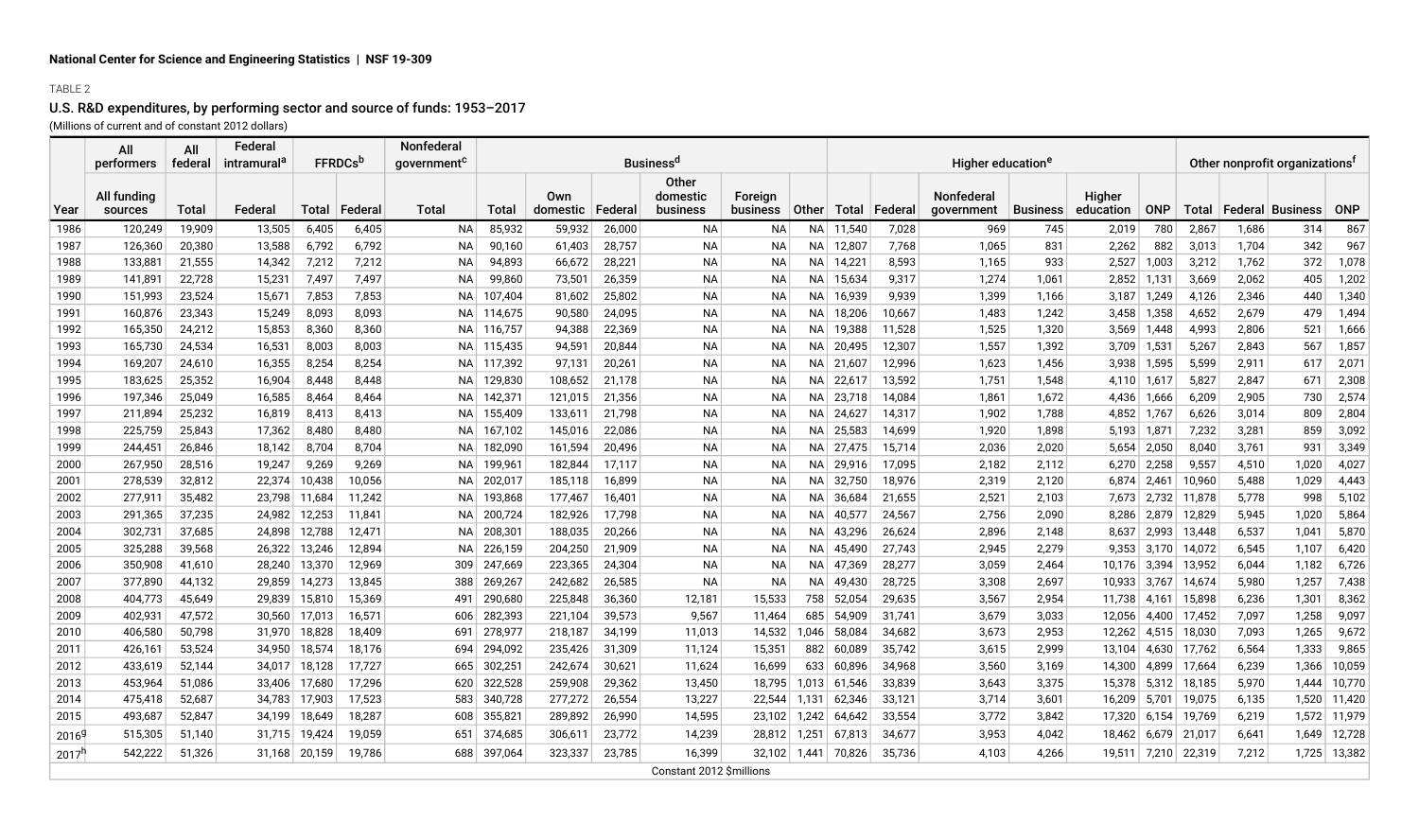# U.S. R&D expenditures, by performing sector and source of funds: 1953–2017

(Millions of current and of constant 2012 dollars)

|      | All<br>performers | All<br>federal | Federal<br>intramural <sup>c</sup> |               | <b>FFRDCs</b> <sup>c</sup> | Nonfederal<br>aovernment <sup>c</sup> |         |          |           | <b>Business<sup>d</sup></b> |           |           | Higher education <sup>e</sup> |          | Other nonprofit organizations <sup>f</sup> |                 |           |            |       |       |                            |            |
|------|-------------------|----------------|------------------------------------|---------------|----------------------------|---------------------------------------|---------|----------|-----------|-----------------------------|-----------|-----------|-------------------------------|----------|--------------------------------------------|-----------------|-----------|------------|-------|-------|----------------------------|------------|
|      |                   |                |                                    |               |                            |                                       |         |          |           |                             |           |           |                               |          |                                            |                 |           |            |       |       |                            |            |
|      | All funding       |                |                                    |               |                            |                                       |         | Own      |           | Other<br>domestic           | Foreign   |           |                               |          | <b>Nonfederal</b>                          |                 | Higher    |            |       |       |                            |            |
| Year | sources           | <b>Total</b>   | Federal                            |               | Total Federal              | Total                                 | Total   | domestic | ∣ Federal | business                    | business  | ∣ Other I | Total                         | ∣Federal | government                                 | <b>Business</b> | education | <b>ONP</b> |       |       | Total   Federal   Business | <b>ONP</b> |
| 1953 | 35,738            | 7,937          | 7,030                              | 907           | 907                        | <b>NA</b>                             | 25,141  | 15,237   | 9,904     | <b>NA</b>                   | <b>NA</b> | <b>NA</b> | 1,887                         | 1,032    | 274                                        | 142             | 253       | 187        | 772   | 398   | 180                        | 194        |
| 1954 | 38,573            | 7,735          | 6,606                              | 1,129         | 1,129                      | ΝA                                    | 27,932  | 15,922   | 12,010    | NА                          | NА        | <b>NA</b> | 2,066                         | 1,129    | 305                                        | 161             | 271       | 199        | 841   | 415   | 213                        | 213        |
| 1955 | 41,735            | 8,715          | 6,566                              | 2,149         | 2,149                      | <b>NA</b>                             | 29,825  | 16,600   | 13,226    | <b>NA</b>                   | NА        | <b>NA</b> | 2,308                         | 1,289    | 337                                        | 182             | 283       | 216        | 887   | 435   | 236                        | 216        |
| 1956 | 55,467            | 11,037         | 7,377                              | 3,661         | 3,661                      | <b>NA</b>                             | 40,926  | 21,383   | 19,543    | <b>NA</b>                   | <b>NA</b> | <b>NA</b> | 2,551                         | 1,442    | 369                                        | 206             | 300       | 235        | 953   | 463   | 241                        | 248        |
| 1957 | 62,586            | 12,535         | 8,193                              | 4,343         | 4,343                      | <b>NA</b>                             | 46,263  | 21,451   | 24,812    | <b>NA</b>                   | NA        | <b>NA</b> | 2,735                         | 1,525    | 404                                        | 231             | 322       | 253        | 1,052 | 496   | 234                        | 322        |
| 1958 | 67,414            | 13,359         | 9,304                              | 4,055         | 4,055                      | <b>NA</b>                             | 49,817  | 22,420   | 27,398    | <b>NA</b>                   | NA        | <b>NA</b> | 3,033                         | 1,729    | 445                                        | 241             | 343       | 275        | 1,204 | 587   | 235                        | 383        |
| 1959 | 76,086            | 15,047         | 10,241                             | 4,807         | 4,807                      | <b>NA</b>                             | 56,046  | 24,264   | 31,782    | <b>NA</b>                   | NА        | <b>NA</b> | 3,570                         | 2,166    | 490                                        | 241             | 372       | 302        | 1,422 | 758   | 256                        | 408        |
| 1960 | 82,408            | 16,291         | 10,822                             | 5,469         | 5,469                      | NA                                    | 60,296  | 26,614   | 33,682    | <b>NA</b>                   | NА        | <b>NA</b> | 4,234                         | 2,720    | 541                                        | 240             | 403       | 331        | 1,587 | 890   | 288                        | 409        |
| 1961 | 86,615            | 18,279         | 11,817                             | 6,462         | 6,462                      | NA                                    | 61,571  | 27,761   | 33,810    | <b>NA</b>                   | <b>NA</b> | <b>NA</b> | 4,957                         | 3,310    | 598                                        | 238             | 443       | 369        | 1,808 | 1,005 | 291                        | 511        |
| 1962 | 91,874            | 19,058         | 12,853                             | 6,205         | 6,205                      | <b>NA</b>                             | 64,851  | 29,549   | 35,302    | <b>NA</b>                   | NА        | <b>NA</b> | 5,832                         | 4,034    | 658                                        | 238             | 494       | 408        | 2,133 | 1,175 | 317                        | 640        |
| 1963 | 101,759           | 21,590         | 14,861                             | 6,729         | 6,729                      | <b>NA</b>                             | 70,956  | 31,133   | 39,823    | <b>NA</b>                   | NА        | <b>NA</b> | 6,842                         | 4,870    | 726                                        | 235             | 558       | 453        | 2,370 | 1,359 | 319                        | 691        |
| 1964 | 109,296           | 24,387         | 16,967                             | 7,421         | 7,421                      | NA                                    | 74,659  | 33,138   | 41,520    | <b>NA</b>                   | NА        | <b>NA</b> | 7,864                         | 5,693    | 787                                        | 232             | 649       | 503        | 2,386 | 1,430 | 315                        | 641        |
| 1965 | 113,794           | 24,576         | 17,736                             | 6,841         | 6,841                      | <b>NA</b>                             | 77,606  | 36,213   | 41,393    | <b>NA</b>                   | <b>NA</b> | <b>NA</b> | 8,959                         | 6,557    | 840                                        | 233             | 764       | 565        | 2,652 | 1,607 | 348                        | 697        |
| 1966 | 120,642           | 24,730         | 18,081                             | 6,649         | 6,649                      | <b>NA</b>                             | 83,042  | 39,441   | 43,601    | <b>NA</b>                   | NА        | <b>NA</b> | 9,937                         | 7,297    | 875                                        | 246             | 899       | 620        | 2,932 | 1,796 | 383                        | 754        |
| 1967 | 124,005           | 25,415         | 18,298                             | 7,117         | 7,117                      | ΝA                                    | 84,802  | 42,597   | 42,204    | <b>NA</b>                   | NА        | <b>NA</b> | 10,809                        | 7,917    | 892                                        | 274             | 1,060     | 667        | 2,980 | 1,816 | 393                        | 770        |
| 1968 | 125,661           | 24,807         | 17,818                             | 6,990         | 6,990                      | ΝA                                    | 86,676  | 45,182   | 41,494    | <b>NA</b>                   | ΝA        | NА        | 11,141                        | 8,080    | 940                                        | 293             | 1,123     | 706        | 3,036 | 1,854 | 413                        | 769        |
| 1969 | 126,251           | 25,401         | 18,407                             | 6,994         | 6,994                      | ΝA                                    | 86,662  | 47,872   | 38,790    | <b>NA</b>                   | NA        | NА        | 11,073                        | 7,885    | 1,010                                      | 294             | 1,132     | 753        | 3,116 | 1,882 | 452                        | 782        |
| 1970 | 121,194           | 25,757         | 19,162                             | 6,595         | 6,595                      | <b>NA</b>                             | 81,164  | 47,460   | 33,704    | <b>NA</b>                   | NА        | NA        | 11,152                        | 7,775    | 1,093                                      | 302             | 1,193     | 789        | 3,121 | 1,889 | 438                        | 793        |
| 1971 | 118,327           | 25,680         | 19,356                             | 6,324         | 6,324                      | <b>NA</b>                             | 78,275  | 46,775   | 31,501    | <b>NA</b>                   | NА        | NА        | 11,261                        | 7,725    | 1,150                                      | 316             | 1,271     | 799        | 3,111 | 1,872 | 430                        | 808        |
| 1972 | 120,958           | 26,130         | 19,678                             | 6,452         | 6,452                      | <b>NA</b>                             | 79,981  | 48,547   | 31,434    | <b>NA</b>                   | <b>NA</b> | <b>NA</b> | 11,603                        | 7,954    | 1,187                                      | 332             | 1,311     | 819        | 3,243 | 1,984 | 425                        | 833        |
| 1973 | 123,495           | 25,585         | 19,297                             | 6,288         | 6,288                      | <b>NA</b>                             | 82,607  | 52,284   | 30,323    | <b>NA</b>                   | NA        | NА        | 11,784                        | 8,014    | 1,201                                      | 359             | 1,373     | 838        | 3,519 | 2,258 | 419                        | 842        |
| 1974 | 122,118           | 25,319         | 18,788                             | 6,531         | 6,531                      | <b>NA</b>                             | 81,410  | 53,691   | 27,719    | <b>NA</b>                   | NА        | NА        | 11,773                        | 7,907    | 1,170                                      | 383             | 1,440     | 873        | 3,617 | 2,337 | 418                        | 861        |
| 1975 | 119,507           | 25,396         | 18,632                             | 6,764         | 6,764                      | <b>NA</b>                             | 78,596  | 52,203   | 26,393    | <b>NA</b>                   | <b>NA</b> | NА        | 11,959                        | 8,041    | 1,166                                      | 395             | 1.446     | 911        | 3,556 | 2,261 | 416                        | 879        |
| 1976 | 125,226           | 26,327         | 18,704                             | 7,623         | 7,623                      | NA                                    | 82,903  | 55,368   | 27,535    | <b>NA</b>                   | NA        | <b>NA</b> | 12,380                        | 8,317    | 1,172                                      | 416             | 1,524     | 951        | 3,616 | 2,258 | 429                        | 928        |
| 1977 | 129,570           | 26,656         | 18,571                             | 8,085         | 8,085                      | <b>NA</b>                             | 86,294  | 57,822   | 28,472    | <b>NA</b>                   | ΝA        | <b>NA</b> | 12,994                        | 8,648    | 1,178                                      | 462             | 1,700     | 1,006      | 3,628 | 2,213 | 440                        | 975        |
| 1978 | 136,085           | 28,346         | 19,447                             | 8,899         | 8,899                      | <b>NA</b>                             | 90,004  | 61,773   | 28,231    | <b>NA</b>                   | <b>NA</b> | <b>NA</b> | 13,954                        | 9,297    | 1,237                                      | 507             | 1,897     | 1,015      | 3,781 | 2,318 | 447                        | 1,015      |
| 1979 | 142,839           | 28,470         | 19,271                             | 9,200         | 9,200                      | <b>NA</b>                             | 95,594  | 66,309   | 29,285    | <b>NA</b>                   | <b>NA</b> | <b>NA</b> | 14,739                        | 9,925    | 1,242                                      | 553             | 2,025     | 994        | 4,035 | 2,541 | 449                        | 1,045      |
| 1980 | 149,562           | 28,109         | 18,524                             | 9,585         | 9,585                      | <b>NA</b>                             | 102,260 | 72,094   | 30,166    | <b>NA</b>                   | <b>NA</b> | <b>NA</b> | 15,270                        | 10,254   | 1,227                                      | 623             | 2,175     | 991        | 3,923 | 2,406 | 448                        | 1,069      |
| 1981 | 156,232           | 28,090         | 18,595                             | 9,494         | 9,494                      | ΝA                                    | 108,974 | 76,564   | 32,410    | <b>NA</b>                   | ΝA        | ΝA        | 15,312                        | 10,091   | 1,256                                      | 679             | 2,285     | 1,001      | 3,856 | 2,322 | 445                        | 1,088      |
| 1982 | 164,350           | 28,626         | 19,338                             | 9,288         | 9,288                      | <b>NA</b>                             | 116,353 | 81,628   | 34,725    | <b>NA</b>                   | NА        | NА        | 15,474                        | 9,929    | 1,264                                      | 739             | 2,456     | 1,086      | 3,897 | 2,298 | 456                        | 1,143      |
| 1983 | 176,179           | 31,025         | 21,211                             | 9,814         | 9,814                      | ΝA                                    | 124,732 | 87,332   | 37,400    | <b>NA</b>                   | NA        | NА        | 16,161                        | 10,205   | 1,289                                      | 846             | 2,657     | 1,164      | 4,261 | 2,557 | 478                        | 1,226      |
| 1984 | 193,284           | 33,116         | 22,526                             | 10,591        | 10,591                     | NА                                    | 138,117 | 97,176   | 40,941    | <b>NA</b>                   | ΝA        | NА        | 17,304                        | 10,865   | 1,363                                      | 978             | 2,862     | 1,235      | 4,747 | 2,926 | 502                        | 1,319      |
| 1985 | 210,131           | 35,232         | 23,992                             | 11,240        | 11,240                     | NА                                    | 150,952 | 104,530  | 46,422    | <b>NA</b>                   | NA        | NA        | 18,888                        | 11,706   | 1,527                                      | 1,154           | 3.194     | 1,307      | 5,059 | 3,104 | 529                        | 1,426      |
| 1986 | 216,004           | 35,763         |                                    | 24,258 11,505 | 11,505                     | NA.                                   | 154,361 | 107,657  | 46,704    | <b>NA</b>                   | NA        | <b>NA</b> | 20,729                        | 12,624   | 1.741                                      | 1,338           | 3.626     | 1.401      | 5,151 | 3,028 | 564                        | 1,558      |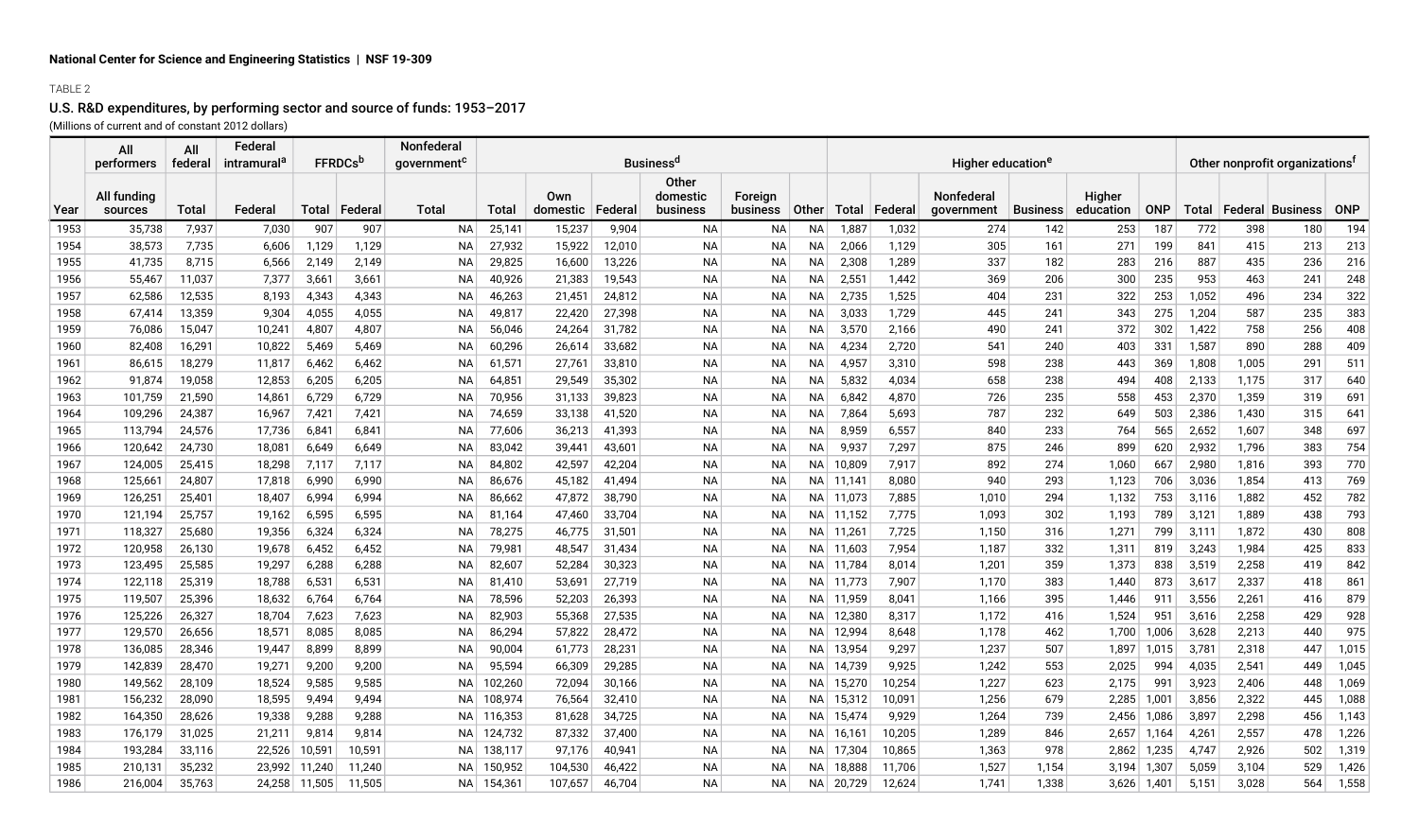# U.S. R&D expenditures, by performing sector and source of funds: 1953–2017

(Millions of current and of constant 2012 dollars)

|                   | All<br>performers      | All<br>federal | Federal<br>intramural <sup>e</sup> | <b>FFRDCs</b> <sup>b</sup> |           | <b>Nonfederal</b><br>government <sup>c</sup> |         |                 |         | <b>Business<sup>d</sup></b>          |                     |              |        |         | Higher education <sup>e</sup>   |                 |                     |            |        |       | Other nonprofit organizations <sup>f</sup> |            |
|-------------------|------------------------|----------------|------------------------------------|----------------------------|-----------|----------------------------------------------|---------|-----------------|---------|--------------------------------------|---------------------|--------------|--------|---------|---------------------------------|-----------------|---------------------|------------|--------|-------|--------------------------------------------|------------|
| Year              | All funding<br>sources | Total          | Federa                             | Total                      | ∣ Federal | Total                                        | Total   | Own<br>domestic | Federal | <b>Other</b><br>domestic<br>business | Foreign<br>business | <b>Other</b> | Total  | Federal | <b>Nonfederal</b><br>qovernment | <b>Business</b> | Higher<br>education | <b>ONP</b> | Total  |       | ∣ Federal ∣ Business I                     | <b>ONP</b> |
| 1987              | 221,505                | 35,725         | 23,820                             | 11,905                     | 11,905    | NA                                           | 158,047 | 107,637         | 50,410  | <b>NA</b>                            | ΝA                  | NA           | 22,450 | 13,617  | 1,866                           | 1,457           | 3,965               | 1,545      | 5,282  | 2,988 | 599                                        | 1,695      |
| 1988              | 226,693                | 36,497         | 24,285                             | 12,212                     | 12,212    | NA                                           | 160,677 | 112,892         | 47,785  | <b>NA</b>                            | <b>NA</b>           | NA           | 24,080 | 14,550  | 1,973                           | 1,580           | 4,279               | 1,698      | 5,439  | 2,984 | 630                                        | 1,826      |
| 1989              | 231,189                | 37,032         | 24,816                             | 12,216                     | 12,216    | ΝA                                           | 162,706 | 119,758         | 42,948  | <b>NA</b>                            | <b>NA</b>           | <b>NA</b>    | 25,473 | 15,180  | 2,076                           | 1,728           | 4,647               | 1,843      | 5,978  | 3,360 | 659                                        | 1,959      |
| 1990              | 238,716                | 36,946         | 24,613                             | 12,333                     | 12,333    | ΝA                                           | 168,686 | 128,162         | 40,524  | <b>NA</b>                            | ΝA                  | NА           | 26,604 | 15,610  | 2,197                           | 1,831           | 5,005               | 1,962      | 6,480  | 3,684 | 691                                        | 2,105      |
| 1991              | 244,403                | 35,462         | 23,167                             | 12,295                     | 12,295    | ΝA                                           | 174,215 | 137,609         | 36,605  | <b>NA</b>                            | ΝA                  | NA           | 27,659 | 16,205  | 2,252                           | 1,886           | 5,253               | 2,063      | 7,067  | 4,070 | 728                                        | 2,270      |
| 1992              | 245,602                | 35,964         | 23,547                             | 12,417                     | 12,417    | ΝA                                           | 173,425 | 140,199         | 33,226  | <b>NA</b>                            | NA.                 | <b>NA</b>    | 28,798 | 17,122  | 2,265                           | 1,960           | 5,300               | 2,150      | 7,416  | 4,167 | 774                                        | 2,474      |
| 1993              | 240,467                | 35,597         |                                    | 23,985 11,612              | 11,612    | NA                                           | 167,491 | 137,247         | 30,244  | <b>NA</b>                            | ΝA                  | <b>NA</b>    | 29,737 | 17,857  | 2,259                           | 2,019           | 5,381               | 2,221      | 7,643  | 4,125 | 823                                        | 2,695      |
| 1994              | 240,380                | 34,961         | 23,235                             | 11,726                     | 11,726    | NA                                           | 166,770 | 137,987         | 28,783  | <b>NA</b>                            | <b>NA</b>           | NA           | 30,695 | 18,462  | 2,305                           | 2,068           | 5,594               | 2,265      | 7,954  | 4,136 | 876                                        | 2,941      |
| 1995              | 255,506                | 35,276         | 23.521                             | 11,755                     | 11,755    | NA                                           | 180,653 | 151,184         | 29,468  | NA                                   | NA                  | NA           | 31,471 | 18,913  | 2,436                           | 2,153           | 5,719               | 2,249      | 8,108  | 3,962 | 934                                        | 3,212      |
| 1996              | 269,662                | 34,227         | 22,662                             | 11,565                     | 11,565    | NA                                           | 194,541 | 165,360         | 29,182  | <b>NA</b>                            | <b>NA</b>           | <b>NA</b>    | 32,409 | 19,245  | 2,543                           | 2,284           | 6,061               | 2,276      | 8,485  | 3,970 | 998                                        | 3,517      |
| 1997              | 284,628                | 33,894         | 22,592                             | 11,301                     | 11,301    | NA                                           | 208,754 | 179,474         | 29,280  | <b>NA</b>                            | <b>NA</b>           | <b>NA</b>    | 33,080 | 19,232  | 2,555                           | 2,402           | 6,517               | 2,374      | 8,901  | 4,049 | 1,086                                      | 3,766      |
| 1998              | 299,880                | 34,327         | 23,063                             | 11,264                     | 11,264    | NA                                           | 221,965 | 192,628         | 29,337  | <b>NA</b>                            | <b>NA</b>           | <b>NA</b>    | 33,982 | 19,525  | 2,551                           | 2,522           | 6.898               | 2,486      | 9,606  | 4,358 | 1,141                                      | 4,107      |
| 1999              | 320,086                | 35,152         |                                    | 23,755 11,397              | 11,397    | NA                                           | 238,430 | 211,592         | 26,838  | <b>NA</b>                            | ΝA                  | <b>NA</b>    | 35,975 | 20,576  | 2,667                           | 2,646           | 7,403               | 2,684      | 10,528 | 4,924 | 1,219                                      | 4,385      |
| 2000              | 343,186                | 36,522         | 24,651                             | 11,872                     | 11,872    | NA                                           | 256,107 | 234,184         | 21,923  | <b>NA</b>                            | <b>NA</b>           | <b>NA</b>    | 38,316 | 21,895  | 2,795                           | 2,705           | 8,030               | 2,892      | 12,240 | 5,776 | 1,306                                      | 5,158      |
| 2001              | 349,091                | 41,123         | 28,042                             | $13,08^{\circ}$            | 12,603    | ΝA                                           | 253,187 | 232,007         | 21,179  | <b>NA</b>                            | NA.                 | <b>NA</b>    | 41,045 | 23,783  | 2,906                           | 2,657           | 8,615               | 3,085      | 13,736 | 6,878 | 1,290                                      | 5,569      |
| 2002              | 342,881                | 43,777         | 29,361                             | 14,416                     | 13,870    | ΝA                                           | 239,190 | 218,955         | 20,235  | <b>NA</b>                            | ΝA                  | <b>NA</b>    | 45,260 | 26,717  | 3,110                           | 2,595           | 9,467               | 3,371      | 14,654 | 7,129 | 1,231                                      | 6,294      |
| 2003              | 352,925                | 45,102         | 30,260                             | 14,842                     | 14,343    | ΝA                                           | 243,133 | 221,575         | 21,558  | <b>NA</b>                            | ΝA                  | <b>NA</b>    | 49,150 | 29,757  | 3,338                           | 2,532           | 10,036              | 3,487      | 15,540 | 7,201 | 1,236                                      | 7,103      |
| 2004              | 357,079                | 44,451         | 29,367                             | 15,084                     | 14,709    | ΝA                                           | 245,697 | 221,793         | 23,904  | <b>NA</b>                            | NA.                 | <b>NA</b>    | 51,069 | 31.404  | 3,415                           | 2,533           | 10.1871             | 3,530      | 15,863 | 7,710 | 1,228                                      | 6,924      |
| 2005              | 372,095                | 45,261         | 30,110                             | 15,151                     | 14,749    | NA                                           | 258,702 | 233,641         | 25,062  | <b>NA</b>                            | ΝA                  | <b>NA</b>    | 52,035 | 31,735  | 3,369                           | 2,607           | 10,698              | 3,627      | 16,097 | 7,486 | 1,266                                      | 7,344      |
| 2006              | 389,612                | 46,199         | 31,354                             | 14,845                     | 14,399    | 343                                          | 274,986 | 248,001         | 26,985  | NA                                   | ΝA                  | NA           | 52,593 | 31,396  | 3,397                           | 2,735           | 11,298              | 3,768      | 15,491 | 6,710 | 1,312                                      | 7,468      |
| 2007              | 408,591                | 47,717         | 32.285                             | 15,432                     | 14,970    | 420                                          | 291,143 | 262,398         | 28,745  | <b>NA</b>                            | <b>NA</b>           | NA           | 53,446 | 31,058  | 3,577                           | 2,916           | 11.821              | 4.073      | 15,866 | 6,465 | 1,359                                      | 8,042      |
| 2008              | 429,311                | 48,416         | 31,648                             | 16,768                     | 16,300    | 521                                          | 308,301 | 239,539         | 38,564  | 12,919                               | 16,475              | 804          | 55,210 | 31,432  | 3,783                           | 3,133           | 12,449              | 4,413      | 16,862 | 6,614 | 1,379                                      | 8,869      |
| 2009              | 424,122                | 50,074         | 32,167                             | 17,907                     | 17,442    | 637                                          | 297,245 | 232,732         | 41,654  | 10,070                               | 12,067              | 721          | 57,796 | 33,410  | 3,873                           | 3,192           | 12,690              | 4,632      | 18,370 | 7,470 | 1,324                                      | 9,575      |
| 2010              | 423,033                | 52,854         | 33,264                             | 19,590                     | 19,154    | 719                                          | 290,267 | 227,017         | 35,583  | 11,459                               | 15,120              | .088         | 60,434 | 36,085  | 3,822                           | 3,073           | 12,758              | 4.697      | 18,760 | 7,380 | 1,316                                      | 10,063     |
| 2011              | 434,334                | 54,551         | 35,621                             | 18,930                     | 18,524    | 707                                          | 299,733 | 239,941         | 31,909  | 11,337                               | 15,645              | 899          | 61,241 | 36,428  | 3,684                           | 3,056           | 13,355              | 4.719      | 18,103 | 6,690 | 1,358                                      | 10,054     |
| 2012              | 433,619                | 52,144         | 34,017                             | 18,128                     | 17,727    | 665                                          | 302,251 | 242,674         | 30,621  | 11,624                               | 16,699              | 633          | 60,896 | 34,968  | 3,560                           | 3,169           | 14,300              | 4,899      | 17,664 | 6,239 | 1,366                                      | 10,059     |
| 2013              | 446,135                | 50,205         | 32,830                             | 17,375                     | 16,998    | 609                                          | 316,965 | 255,425         | 28,856  | 13,218                               | 18,471              | 996          | 60,484 | 33,255  | 3,580                           | 3,316           | 15,112              | 5,220      | 17,871 | 5,867 | 1,420                                      | 10,585     |
| 2014              | 458,544                | 50,817         | 33,549                             | 17,268                     | 16,901    | 562                                          | 328,634 | 267,431         | 25,612  | 12,758                               | 21,744              | 1,091        | 60,133 | 31,945  | 3,582                           | 3,473           | 15,634              | 5,498      | 18,398 | 5,917 | 1,466                                      | 11,014     |
| 2015              | 471,126                | 50,432         | 32,636                             | 17,796                     | 17,451    | 580                                          | 339,560 | 276,644         | 25,757  | 13,928                               | 22,046              | 1,185        | 61,688 | 32,021  | 3,600                           | 3,666           | 16,528              | 5,873      | 18,866 | 5,934 | 1,500                                      | 11,431     |
| 2016 <sup>g</sup> | 486,437                | 48,275         | 29.939                             | 18,336                     | 17,991    | 614                                          | 353,695 | 289,434         | 22,440  | 13,441                               | 27.198              | 1.181        | 64.014 | 32,734  | 3,732                           | 3,816           | 17.428              | 6.305      | 19.840 | 6,269 | 1,556                                      | 12,015     |
| 2017 <sup>h</sup> | 502,299                | 47,547         | 28,873                             | 18,674                     | 18,329    | 637                                          | 367,828 | 299,530         | 22,034  | 15,191                               | 29,738              | 1,335        | 65,611 | 33,105  | 3,801                           | 3,952           | 18,074              | 6,679      | 20,675 | 6,681 | 1,598                                      | 12,397     |

NA = not available.